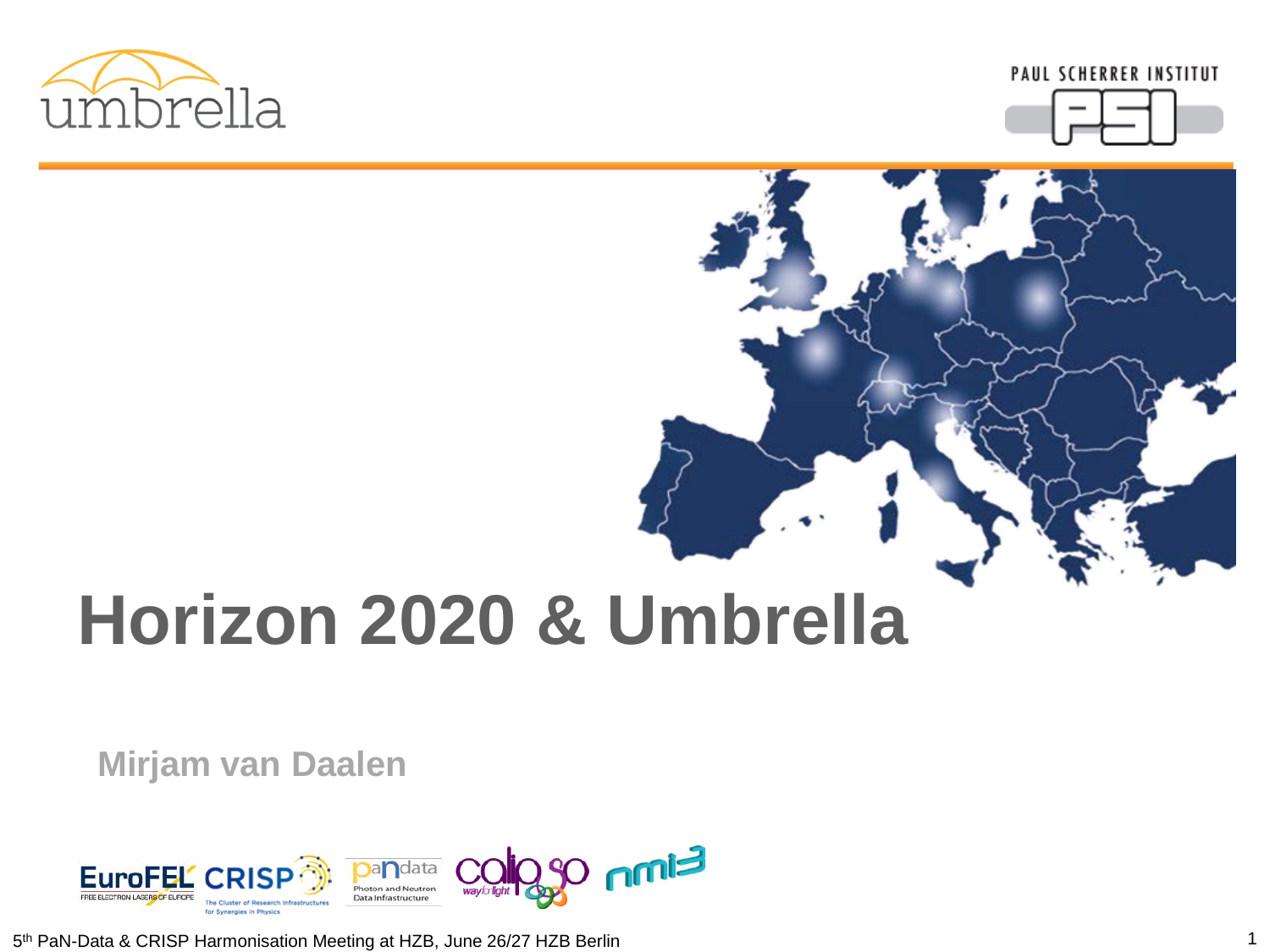



**Consultation on possible topics for future activities for integrating and opening existing national research infrastructures** 

#### **Assessment report February 2013**

## ICT 06 PaNdata followup proposal incorporated in list

Access to a Global Federated Data Infrastructure for Scientific Data from Physical and Analytical Facilities and integration with a Data Analysis Framework

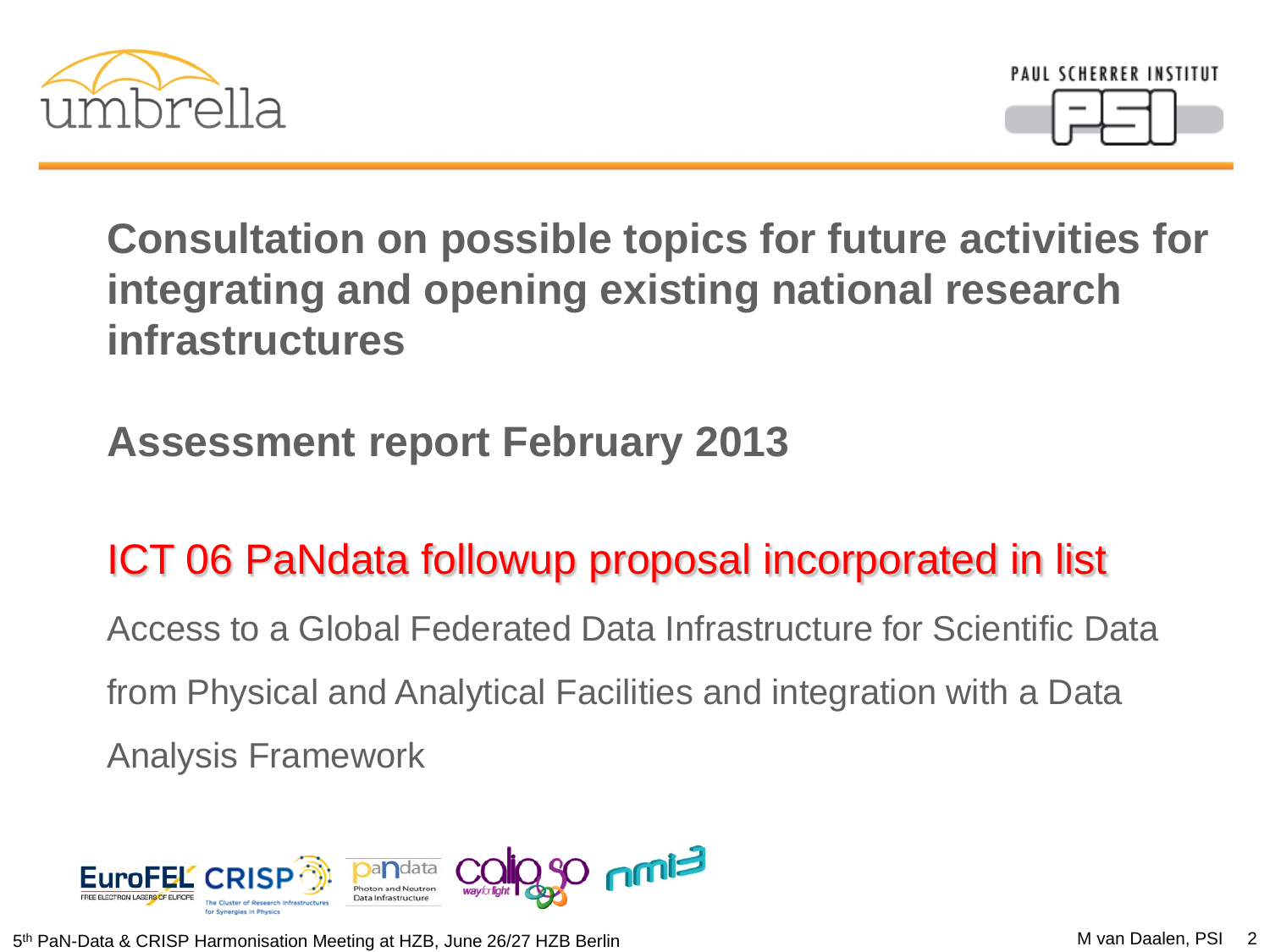



## **CRISP SC Meeting May 2013**

#### Proposal CERN

IT and Data Management, covering all clusters meeting with

responsibles other clusters on the 12<sup>th</sup> of July

#### Proposal CRISP topics

24th of June

Questionnaire in relation to possible topics for a proposal within

Horizon2020"

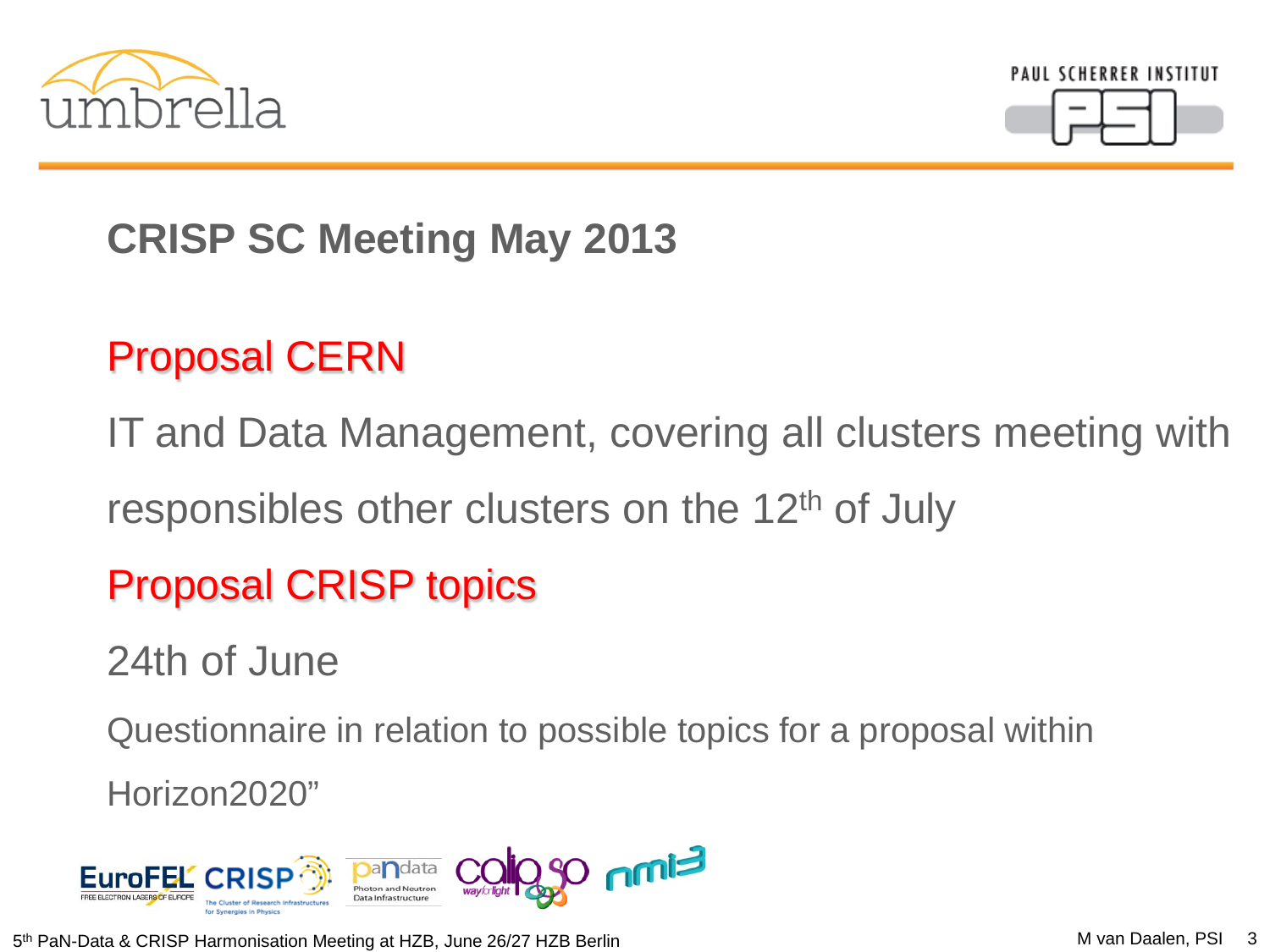



**Umbrella proposal?**

#### •**Should we do lobbying at DG connect?** •**In which kind of project could we put Umbrella?**

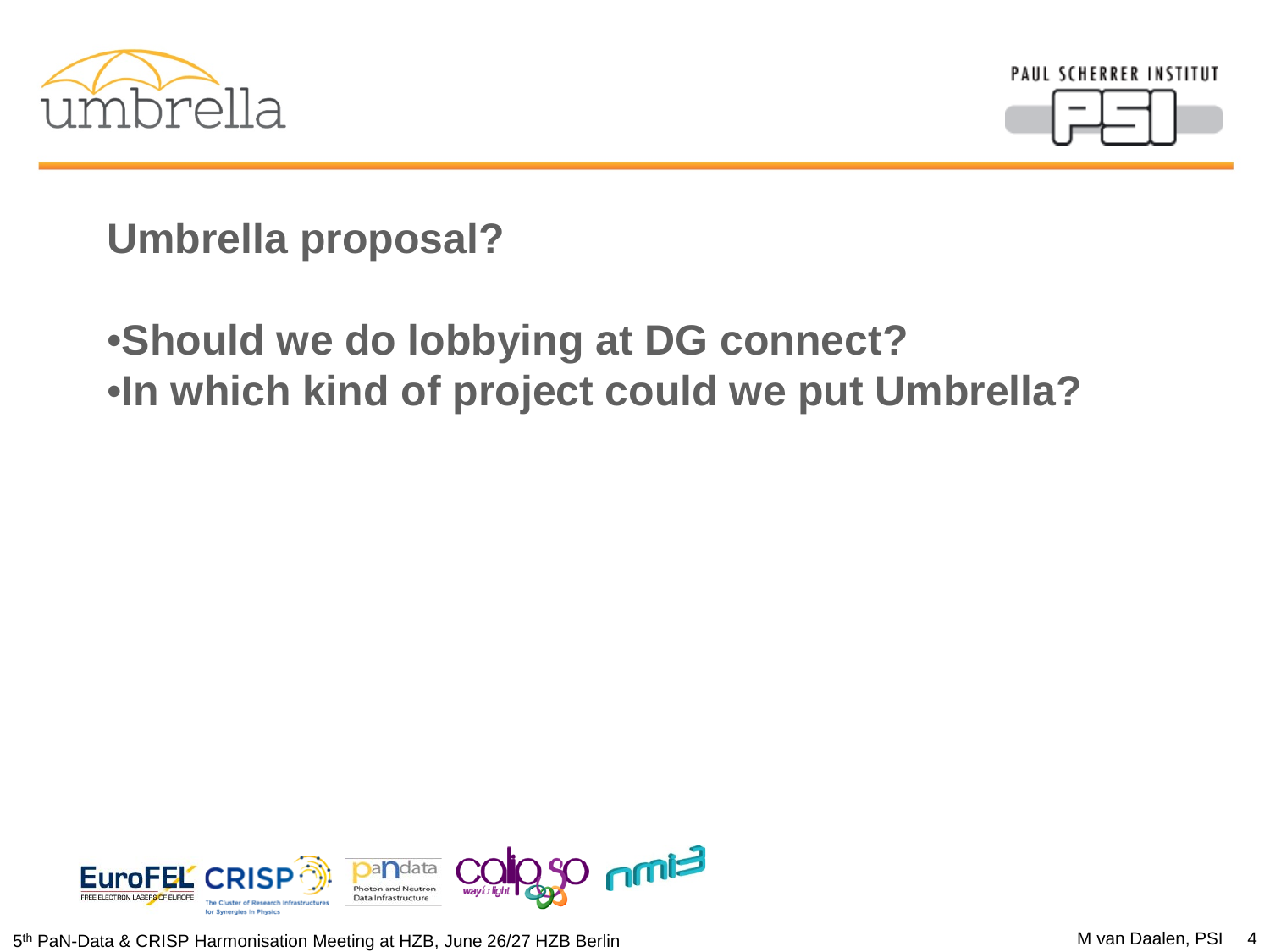



The vision of IT infrastructure for the simulation, analysis and data management requirements of Ris operated by EIROforum labs has been described in a common document:

"A Vision for a European e‐ Infrastructure for the 21st Century"

CERN believes this vision is relevant to all the RIs involved in CRISP and the other ESFRI cluster projects (BioMedBridges, DASISH, ENVRI). A key part of this vision is the role of the research infrastructures and their users in the governance model:

The vision explicitly relates to industry and suggests that the Helix Nebula initiative which is exploring how research organisations in different disciplines can make use of commercial cloud services provides a good mechanism for working with the IT industry: "Helix Nebula: The Science Cloud, A Catalyst for Change in Europe"

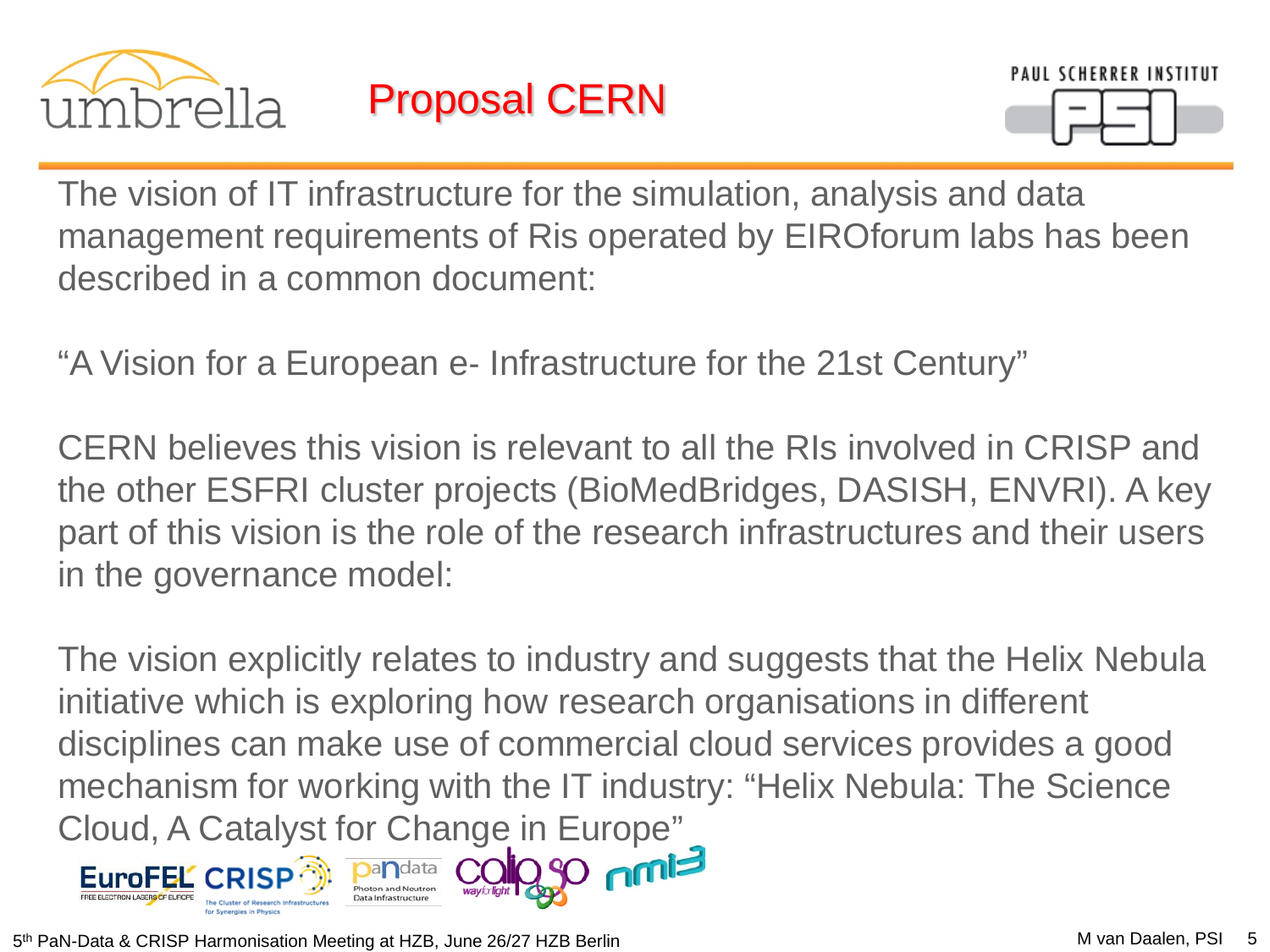



#### **A Vision for a European e**‐ **Infrastructure for the 21st Century**

The era of "Data Intensive Science" has begun.

A key feature should be that established services be operated by European industry, while development of new services may be publicly funded. The proposal has 3 distinct layers of services:

1.ID management and federations across European RI's 2.A small number of facilities to provide cloud and data services of general and widespread usage.

3.Tools to help build applications: e.g. tools to manage data, storage, workflows, visualisation and analysis libraries, etc.

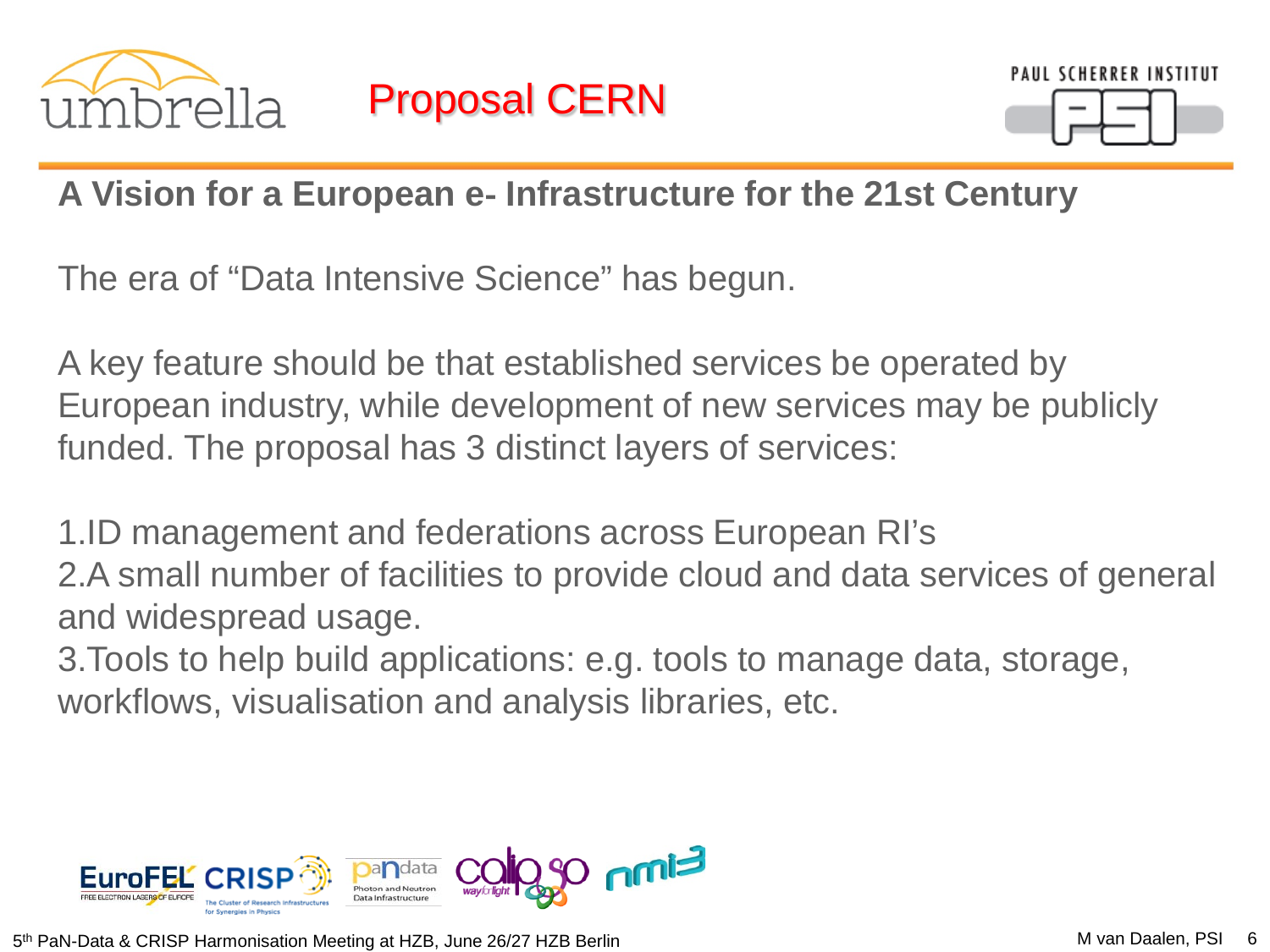



#### **A Vision for a European e**‐ **Infrastructure for the 21st Century**

4.Tools and services to allow researchers to integrate everyday activities with the e-Infrastructure: collaborative tools and services; office automation, negotiated licensing agreements etc. Services would be operated by industry or on the facilities

5.Tools to help research communities engage the general public as citizen scientists.

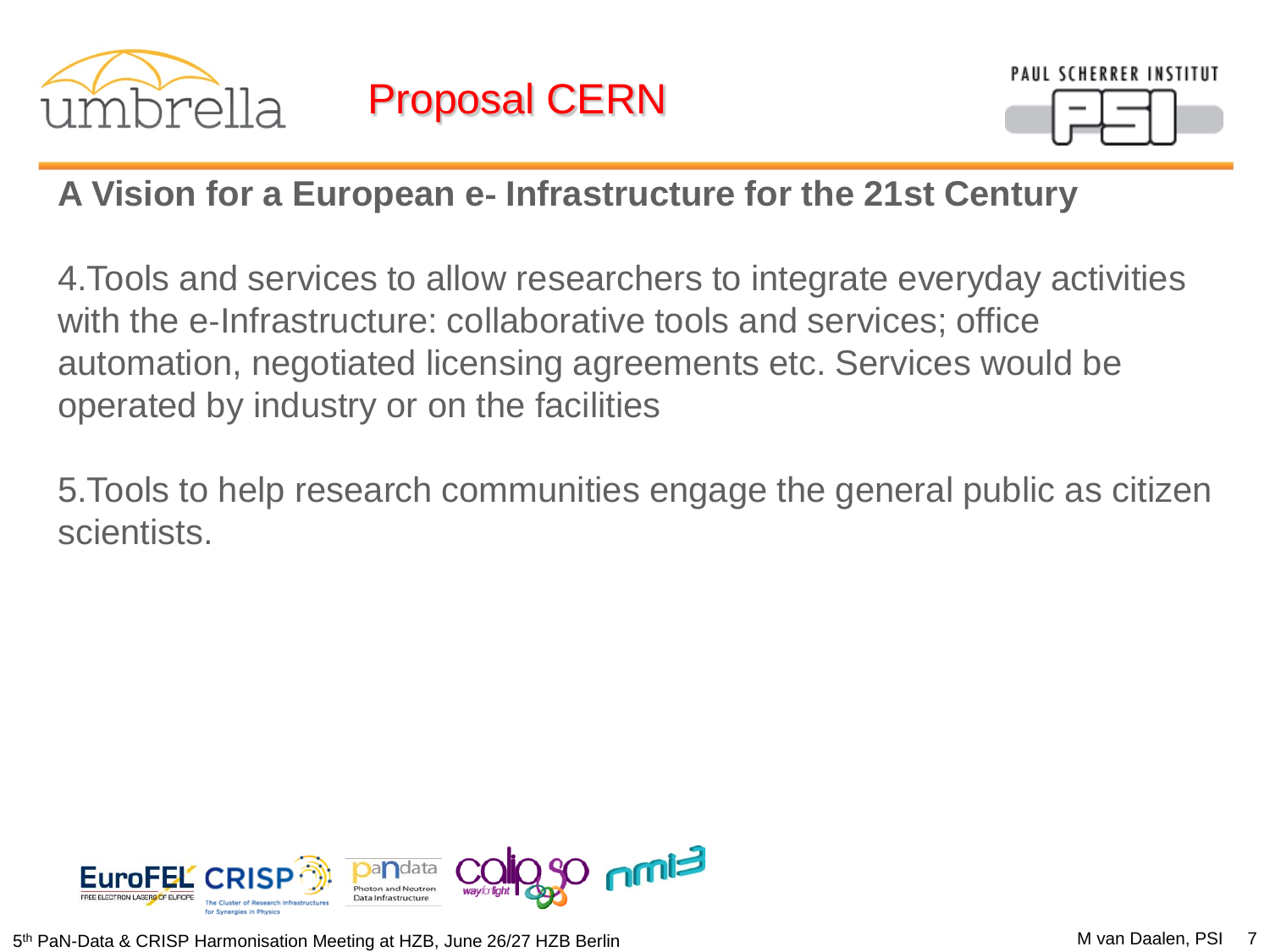

**PAUL SCHERRER INSTITUT** 



As discussed at the steering committee meeting in Frankfurt, we foresee the following scheme for ow CRISP2 could benefit from the EC investments in e-infrastructures:

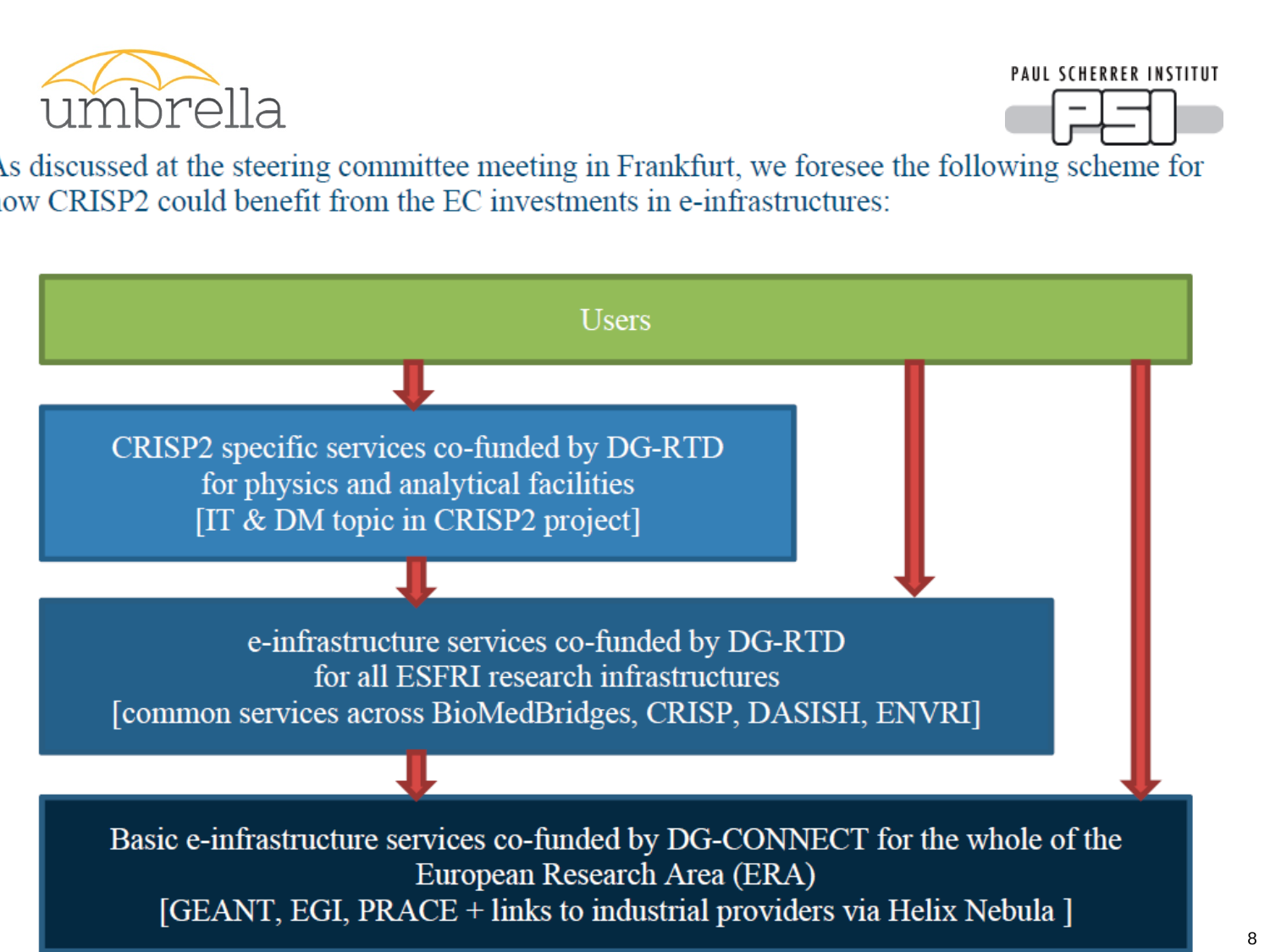



**Umbrella proposal?**

#### •**Should we do lobbying at DG connect?** •**In which kind of project could we put Umbrella?**